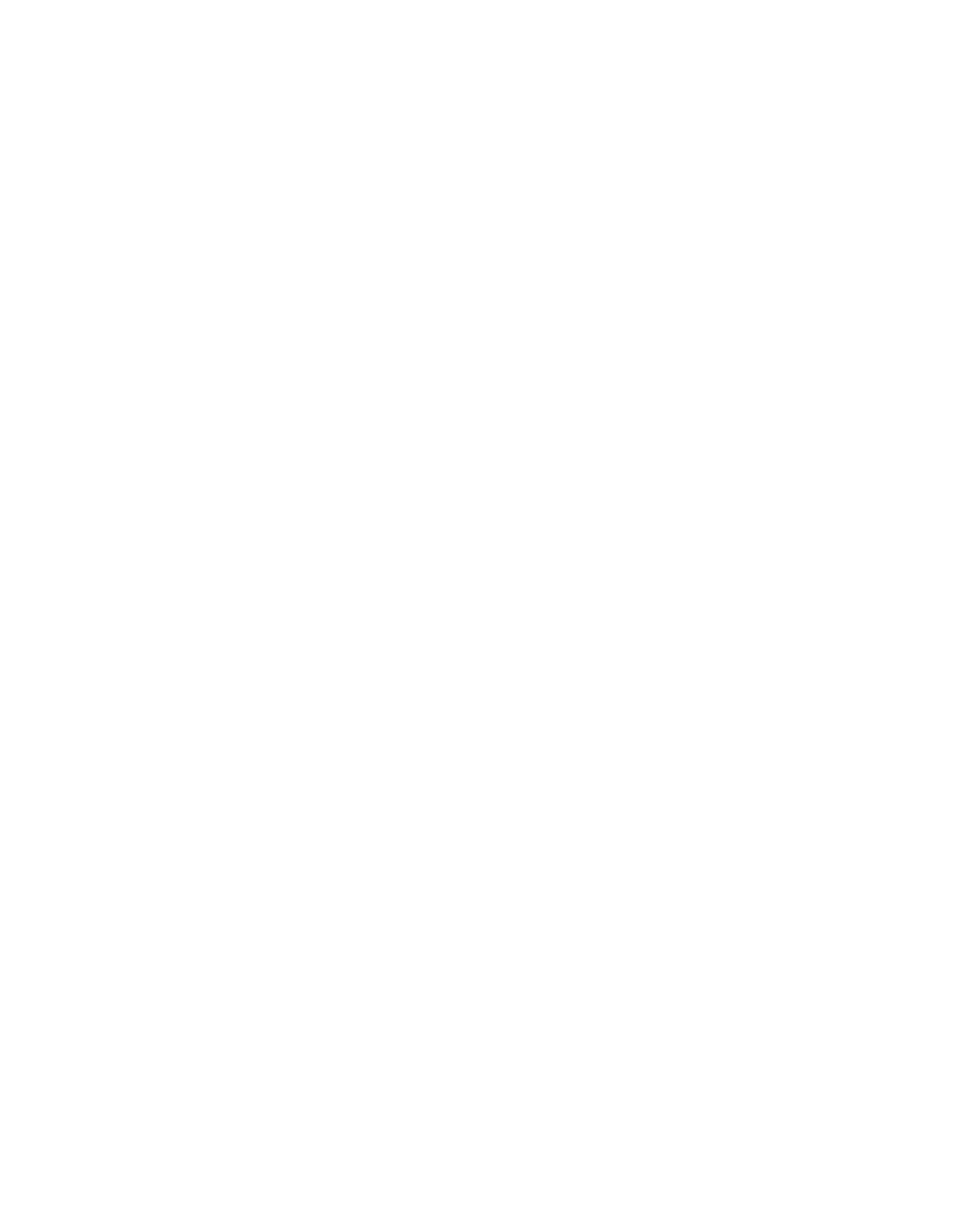## **CHESTER COUNTY**

## **MUNICIPAL WASTE MANAGEMENT PLAN REVISION**

## **CHESTER COUNTY, PENNSYLVANIA**

Prepared for: COUNTY OF CHESTER The Chester County Health Department Bureau of Environmental Health Protection

Prepared by:

Chester County Municipal Waste Management Plan Implementation Committee

November 2010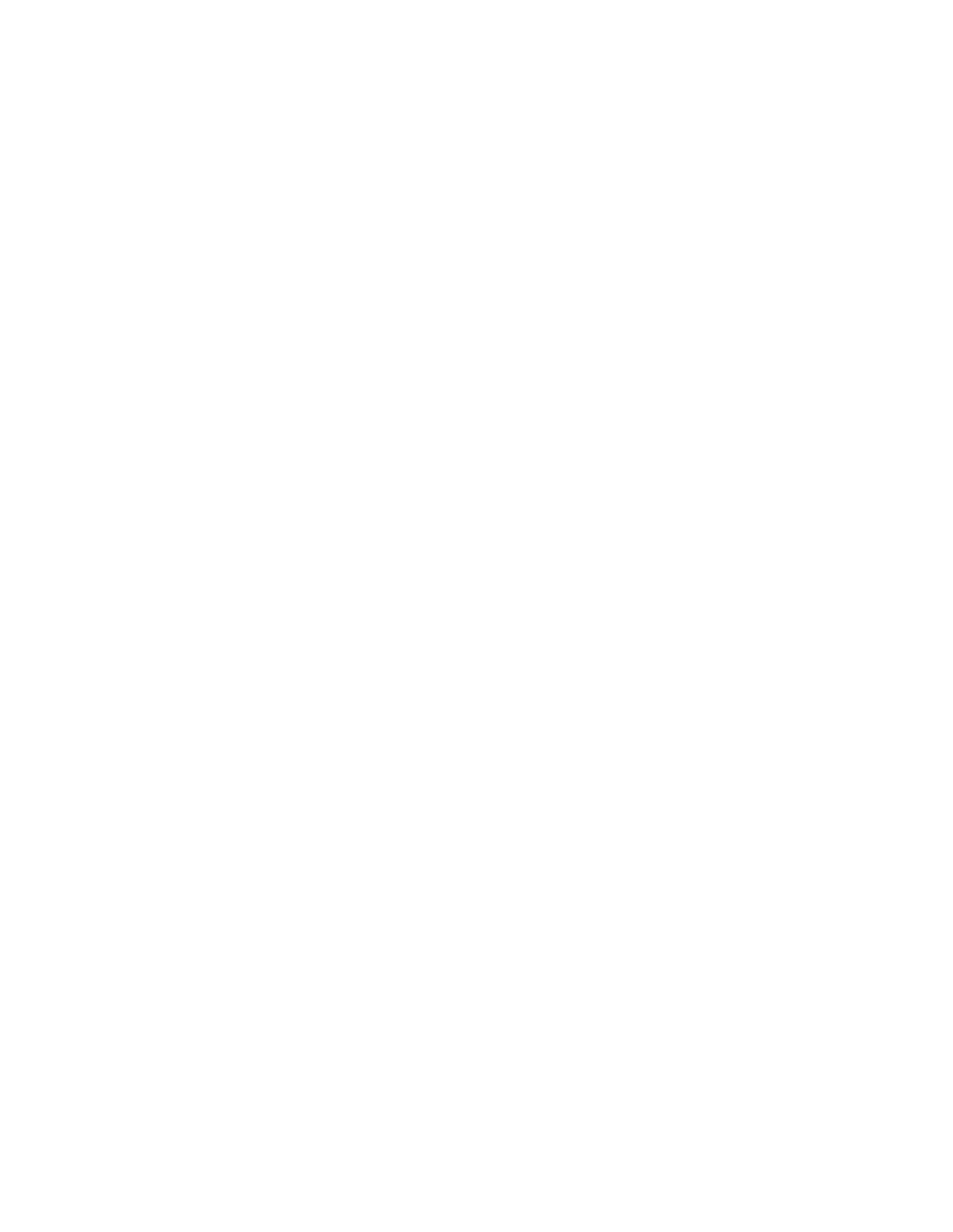#### **TABLE OF CONTENTS**

#### **Page No.**

| 1.0 |     | INTRODUCTION AND PUBLIC PARTICIPATION         |   |
|-----|-----|-----------------------------------------------|---|
|     | 1.1 | Purpose                                       |   |
|     | 1.2 | Written Notice to DEP                         |   |
|     | 1.3 | Formation of Solid Waste Advisory Committee   |   |
|     | 1.4 | Municipal Input                               | 3 |
|     | 1.5 | Solid Waste Implementation Committee          | 3 |
| 2.0 |     | <b>PLAN REVISION</b>                          | 3 |
|     | 2.1 | Revision to Section 2.2 of 2009 Plan Revision | 3 |

#### **Appendices**

| Appendix A: September 7, 2010 DEP Plan Revision Approval     |
|--------------------------------------------------------------|
| Appendix B: August 5, 2010 Health Department Letter to DEP   |
| Appendix C: September 7, 2010 DEP Letter                     |
| Appendix D: October 15, 2010 Health Department Letter to DEP |
| Appendix E: Advisory Committee Minutes and Comments          |
| Appendix F: October 15, 2010 Chester County Municipal Letter |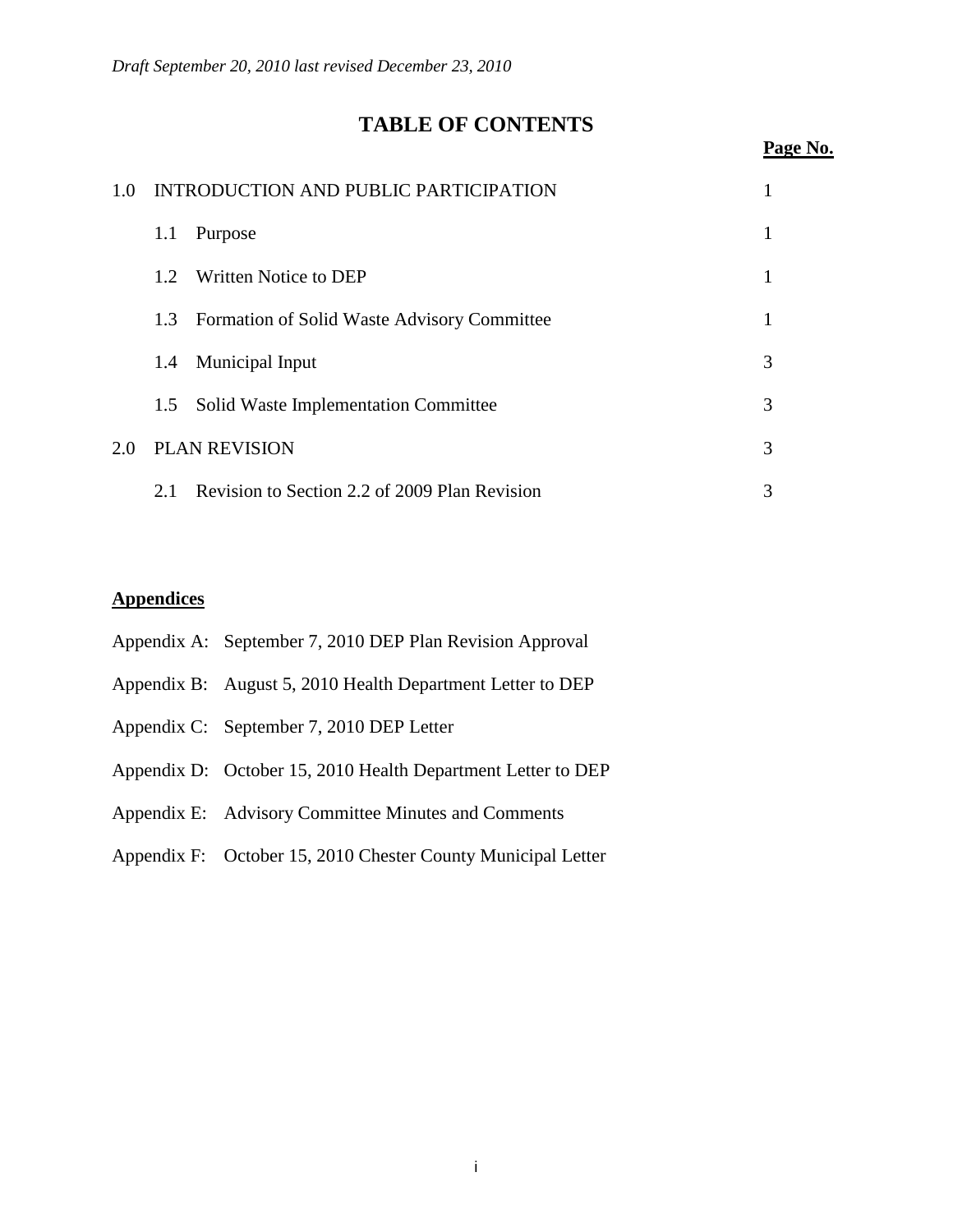*Draft September 20, 2010 last revised December 23, 2010*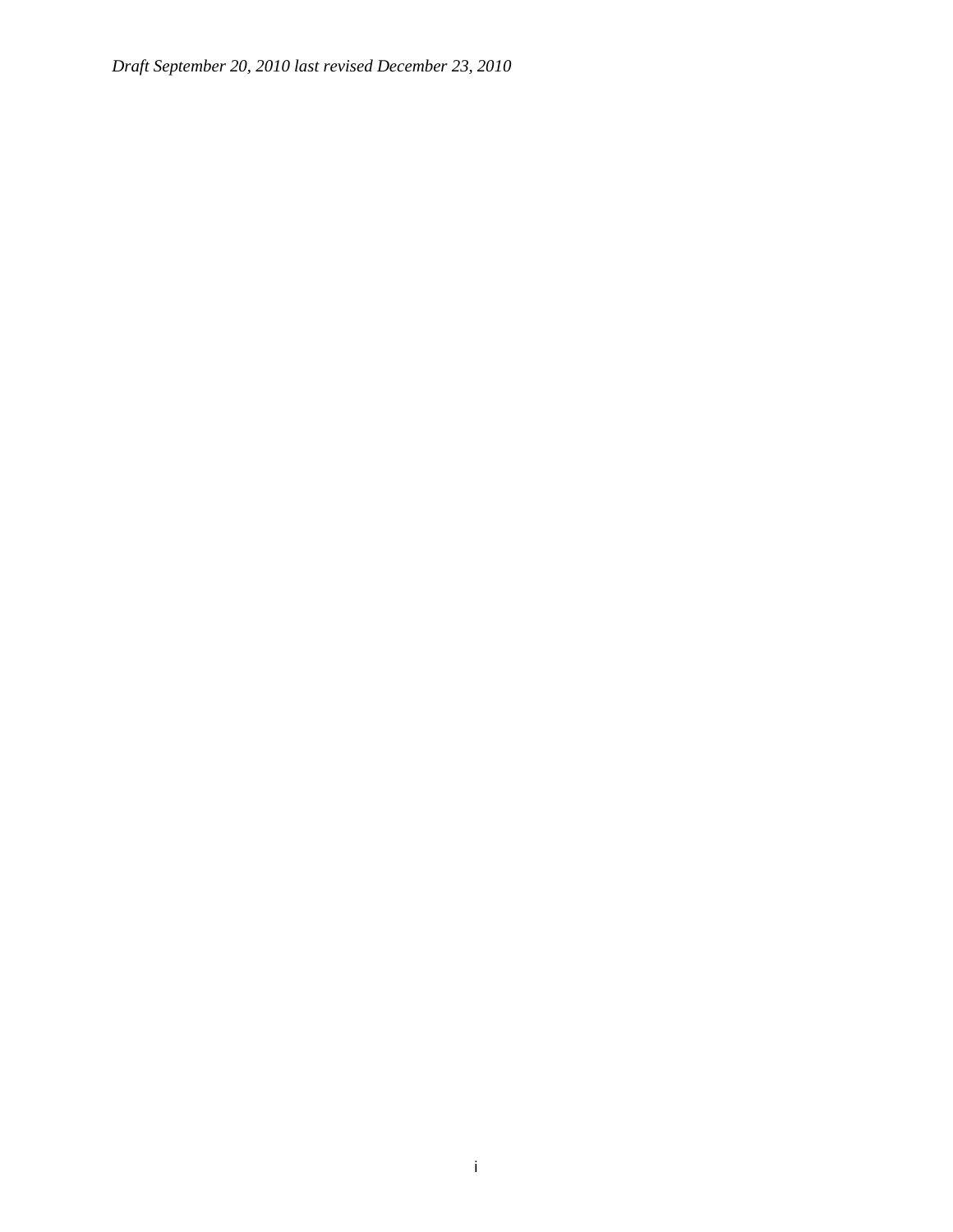#### **1.0 INTRODUCTION AND PUBLIC PARTICIPATION**

#### **1.1 Purpose**

On September 7, 2010, the Pennsylvania Department of Environmental Protection (DEP) issued its Plan Revision Approval for the Chester County Municipal Waste Management Plan Revision dated August 2009 (2009 Plan Revision). The Plan Revision Approval is set forth in Appendix A. The County has developed this Municipal Waste Management Plan Revision (2010 Plan Revision) in order to correct the narrative in Section 2.2 of the 2009 Plan Revision regarding County imposed administrative fees. By letter dated August 5, 2010 from the County Health Director to DEP, the County stated its intention to reword the second paragraph of Section 2.2 of the Plan through the nonsubstantial plan review process. The August 5, 2010 letter is set forth in Appendix B. By letter dated September 7, 2010 from DEP to the County Board of Commissioners, DEP confirmed its understanding that the County would revise Section 2.2 of the Plan as set forth in the August 5, 2010 letter through the nonsubstantial plan review process. The September 7, 2010 letter is set forth in Appendix C. The regulations found in 25 Pa. Code 272, describe the process by which each county will develop a solid waste advisory committee, the content of the plan revision, and the public participation requirements, prior to adoption of a nonsubstantial plan revision.

#### **1.2 Written Notice to DEP.**

Section 272.252(a) of the Department's regulations require written notice to DEP when plan revision development begins. By letter dated October 15, 2010, the County Health Director sent written notice to DEP of the commencement of plan revision development. The October 15, 2010 letter is set forth in Appendix D.

#### **1.3 Formation of Solid Waste Advisory Committee**

Chester County convened its Solid Waste Advisory Committee (Advisory Committee) as outlined in 25 Pa. Code  $\S$  $\S$ 272.252(c)(2) and 272.202 on October 29, 2010. The following is a list of Advisory Committee members that served during preparation of the Plan Revision:

#### **CHESTER COUNTY SOLID WASTE ADVISORY COMMITTEE**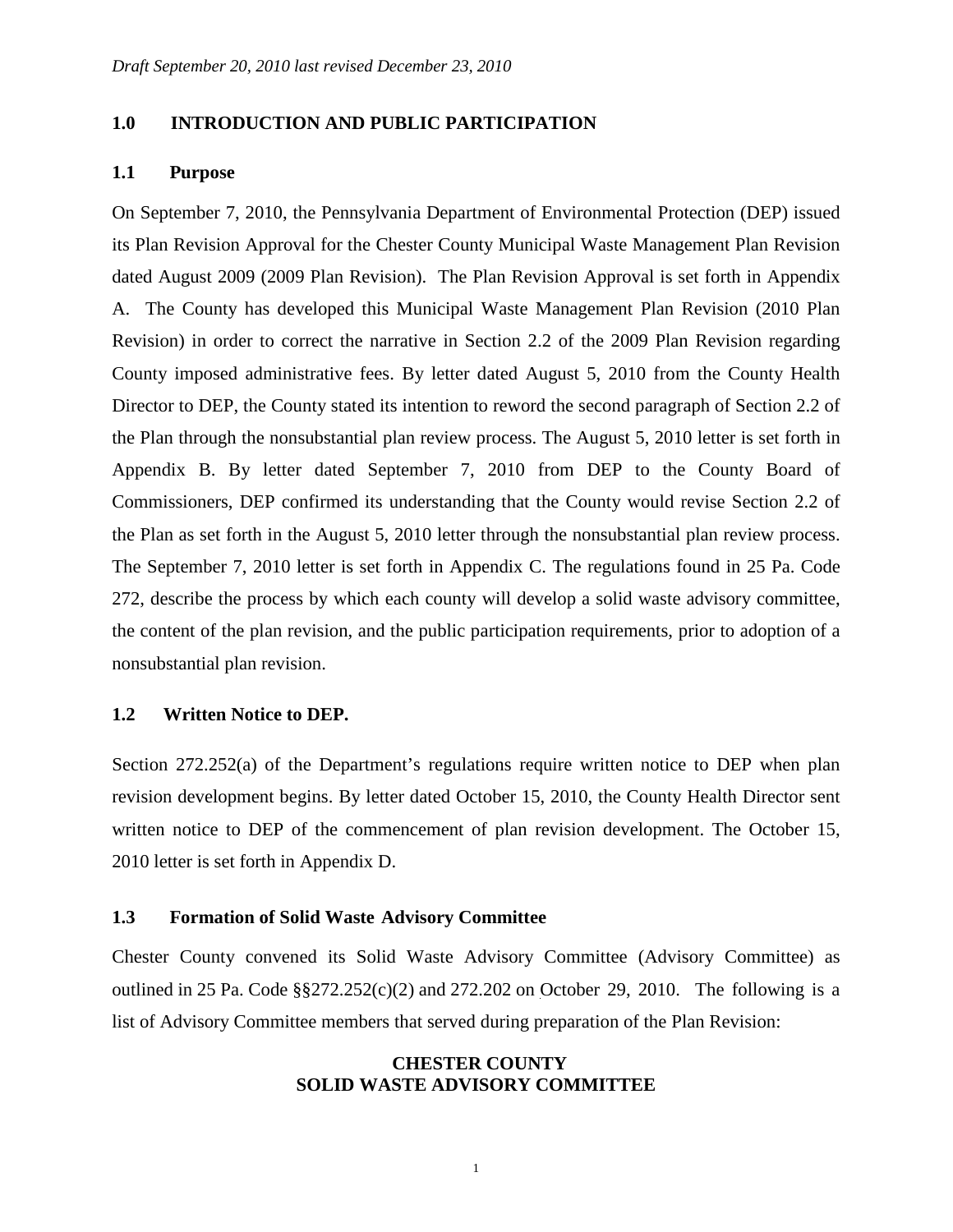| Margaret Rivello       | <b>Chester County Health Department</b>                  |  |  |  |  |
|------------------------|----------------------------------------------------------|--|--|--|--|
| Nancy Fromnick         | <b>Chester County Recycling Coordinator</b>              |  |  |  |  |
| Mary Alice Reisse      | Pennsylvania Department of Environmental Protection      |  |  |  |  |
| <b>Robert Watts</b>    | Executive Director, Chester County Solid Waste Authority |  |  |  |  |
| William G. Stullken    | Manager, Southeastern Chester County Refuse Authority    |  |  |  |  |
| Carrie J. Conwell      | <b>Chester County Planning Commission</b>                |  |  |  |  |
| Robert G. Struble, Jr. | Executive Director, Brandywine Valley Association        |  |  |  |  |
| Don Wilkinson          | City of Coatesville                                      |  |  |  |  |
| <b>Greg Prowant</b>    | Caln Township Board of Commissioners                     |  |  |  |  |
| Terry Woodman          | Manager, East Whiteland Township                         |  |  |  |  |
| Kevin Hennesey         | North Coventry Township                                  |  |  |  |  |
| <b>Jack Hines</b>      | West Bradford Township or                                |  |  |  |  |
| John Haiko             | West Bradford Township                                   |  |  |  |  |
| <b>Brian Watson</b>    | Phoenixville Borough                                     |  |  |  |  |
| Robin Marcello         | Penn Township                                            |  |  |  |  |
| Paul Bickhart          | Recycling Express, Incorporated                          |  |  |  |  |
| Anthony Blosenski      | A.J. Blosenski, Inc.                                     |  |  |  |  |
| Charles Blosenski      | Charles Blosenski Disposal                               |  |  |  |  |
| Tim O'Donnell          | Republic Services, Inc.                                  |  |  |  |  |
| Mark Harlacker         | <b>Interstate Waste Services</b>                         |  |  |  |  |
| Vince Carosella        | Armstrong & Carosella, PC                                |  |  |  |  |

The members of the Advisory Committee represent diverse interests, including all classes of municipalities, private industry, waste haulers, disposal facilities, recycling centers, and public interest groups.

25 Pa. Code §272.252(c)(3) requires the County to submit a copy of the proposed nonsubstantial plan revision to the Advisory Committee at least 30 days before submitting the proposed plan revision to DEP. The County submitted a copy of the proposed plan revision to the Advisory Committee on October 18, 2010. 25 Pa. Code  $\S272.252(c)(3)$  also requires that the Advisory Committee will hold at least one public meeting to review the plan and make comment. The Advisory Committee held a public meeting on October 29, 2010 pursuant to public notice. The committee meetings were moderated by Chester County Health Department Director Margaret C. Rivello. The County Health Director recorded minutes of the Advisory Committee meeting. A summary of comments received from the Advisory Committee is included in Appendix E.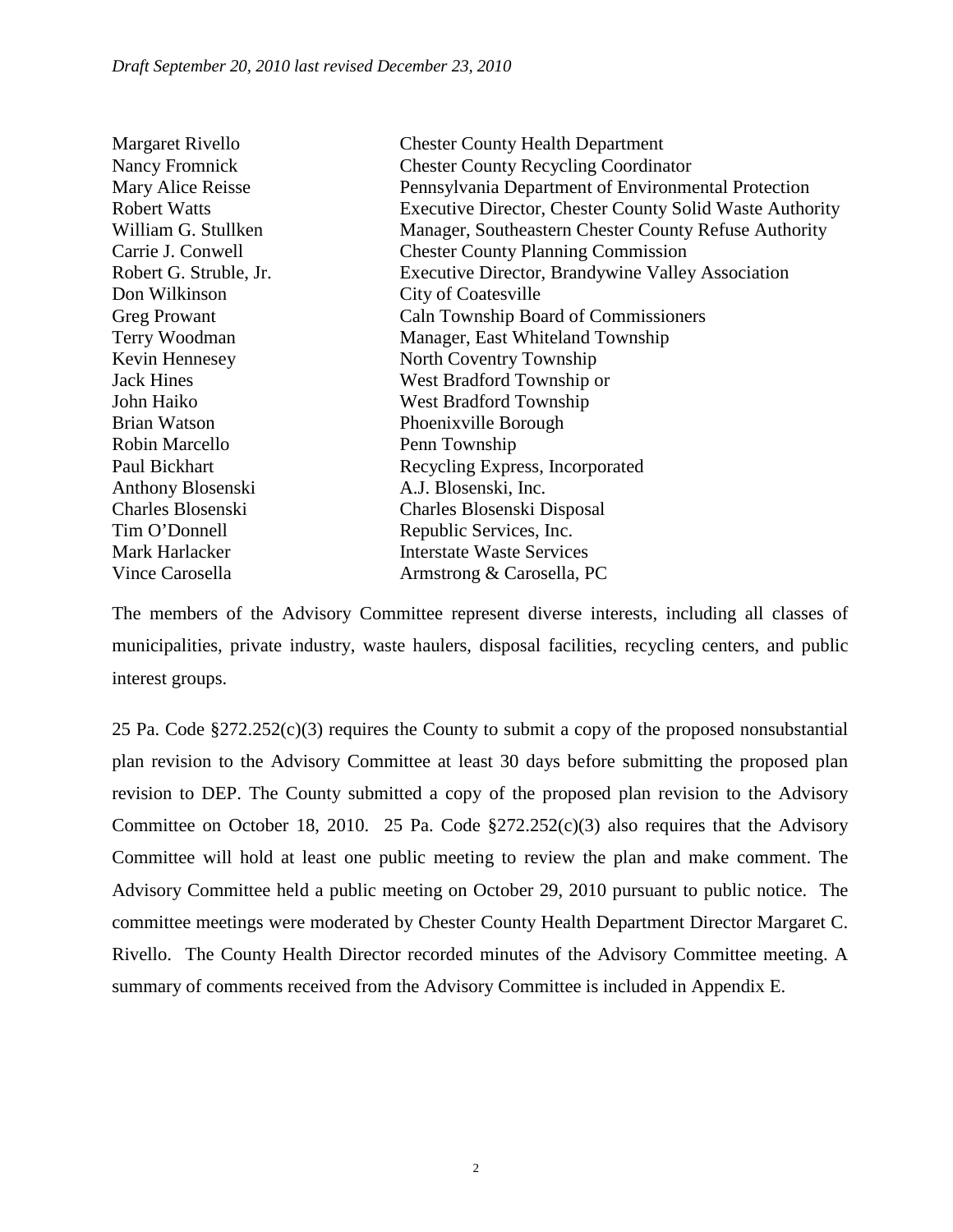#### **1.4 Municipal Input**

25 Pa. Code §272.252(c)(3) requires the County to submit a copy of the proposed nonsubstantial plan revision to each municipality in the County at least 30 days before submitting the proposed plan revision to DEP. The County submitted the proposed plan revision to the municipalities on October 15, 2010. A copy of the municipal letter is set forth in Appendix F. No comments were received from the municipalities in response to the October 15, 2010 letter.

#### **1.5 Solid Waste Implementation Committee**

In accordance with the 2009 Plan Revision a working committee has been created to: (a) review progress made executing the Plan Revision; and (b) resolve any issues related to implementing the County Municipal Waste Management Plan. This committee, named the Solid Waste Implementation Committee (Implementation Committee), has and will continue to be represented by two representatives of each Authority and one representative of the County. The Implementation Committee was responsible for the development of this Plan Revision during one meeting in 2010.

#### **2.0 PLAN REVISION**

#### **2.1 Revision to Section 2.2 of the 2009 Plan Revision**

The second paragraph of Section 2.2 of the 2009 Plan Revision is revised to read as follows:

Prior to adoption of the 2007 Plan Revision, DEP advised counties that licensing programs conflict with the Pennsylvania hauler registration program authorized under Act 90 which was passed in 2002. In 2007 the County solid waste hauler licensing program was discontinued. It was also noted early in 2007 that a New York State flow control case had been accepted by the US Supreme Court. A decision by the US Supreme Court was expected later in 2007, but would not be decided until after the Commissioners' approval of the 2007 Plan Revision in March 2007. It was decided not to delay final approval of the 2007 Plan Revision and to reserve the option to review new legal precedent or court decisions regarding flow control at a future time.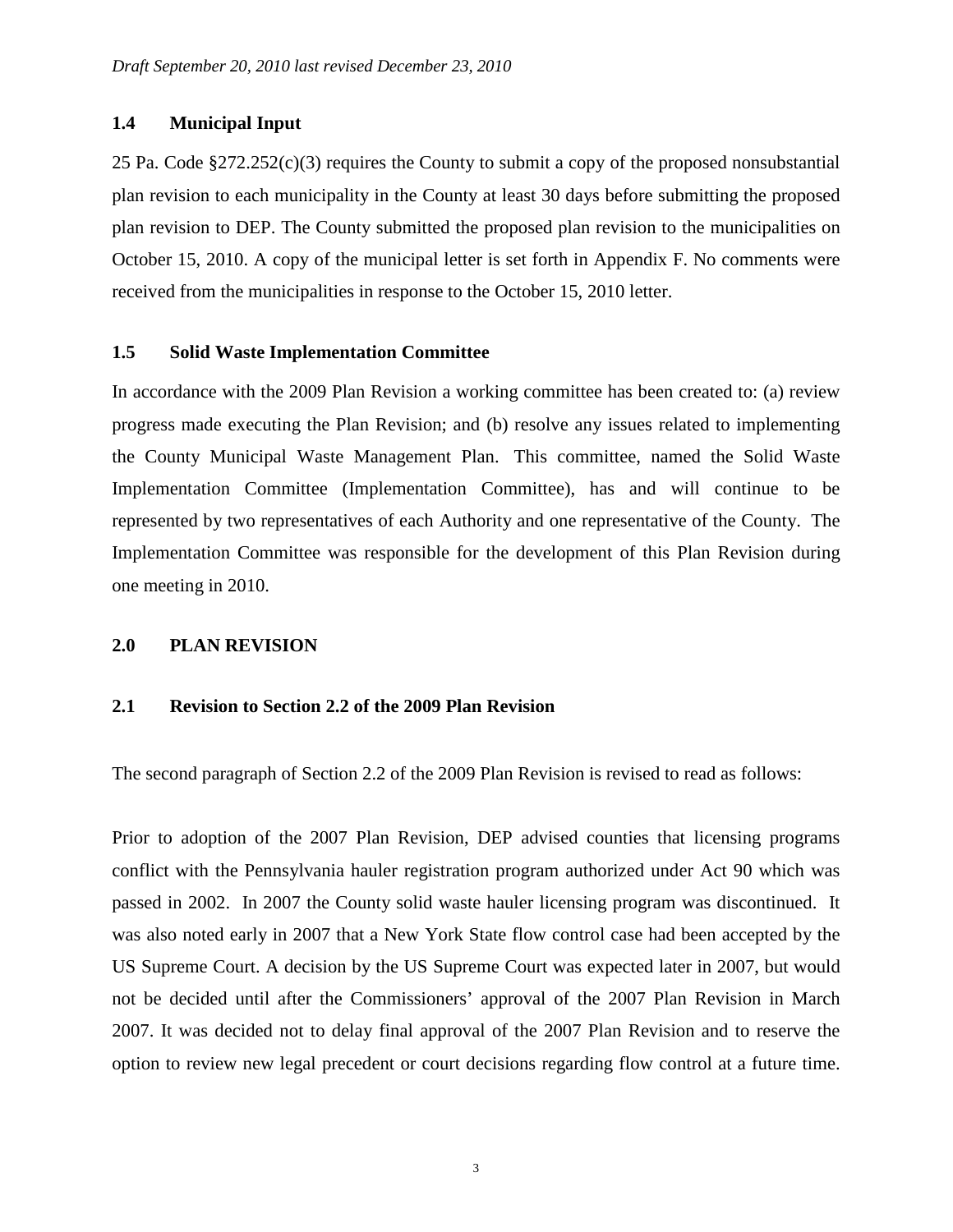**Appendix A**

**September 7, 2010 DEP Plan Revision Approval**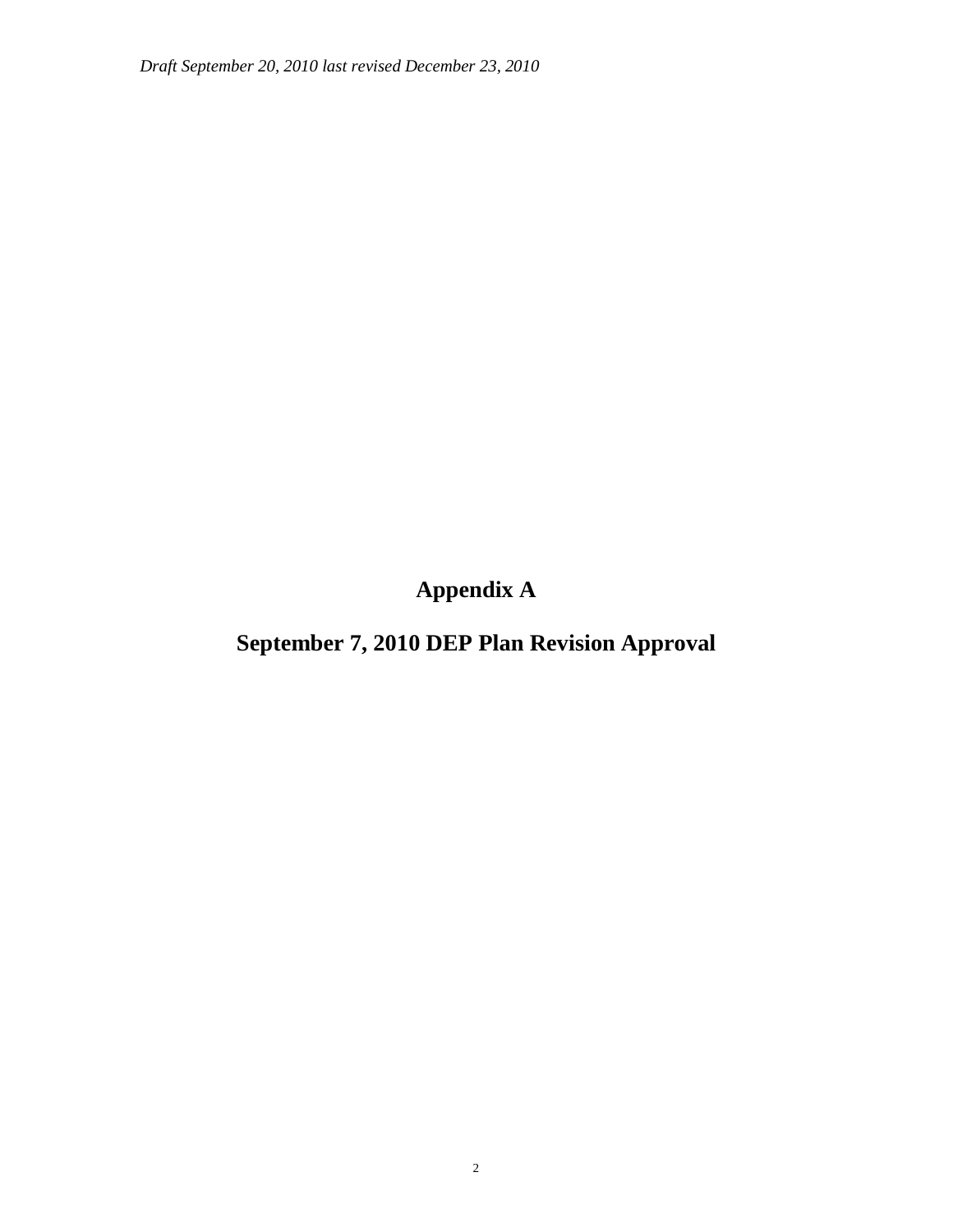#### Sep 16 2010 9:25AM DEP SERO ECP/WHSTE

#### 4842505961

# COMMONWEALTH OF PENNSYLVANIA<br>DEPARTMENT OF ENVIRONMENTAL PROTECTION<br>BUREAU OF LAND RECYCLING AND WASTE MANAGEMENT

#### Plan Revision Approval<br>Municipal Waste Management Plan Revision Dated August 2009 For Chester County

÷.

Date Issued September 7, 2010

 $F - 4$ 

|                                    | Under the provisions of the Municipal Waste Planning, Recycling and Waste.           |
|------------------------------------|--------------------------------------------------------------------------------------|
|                                    | Reduction Act of July 28, 1988, P.L. 556, 53 P.S. §§ 4000.101-4000.1904, the         |
|                                    | Chester County Municipal Waste Management Plan Revision of August 2009 is            |
|                                    | hereby approved. Chester County (County) is authorized to implement the approved     |
|                                    | plan revision and execute ordinances, contracts, or other requirements necessary to  |
| implement the plan revision.       |                                                                                      |
|                                    |                                                                                      |
|                                    | This plan approval is subject to modification, amendment, and supplement by the      |
|                                    | Department of Environmental Protection (DEP). This approval is further subject to    |
|                                    | rescission by DEP for any violation of the applicable laws or the rules and          |
|                                    | regulations adopted thereunder, for failure to comply in whole or in part with the   |
|                                    | conditions of this plan approval and the provisions set forth in the approved plan   |
|                                    | revision (which is made a part hereof), or for causing any condition inimical to the |
| oublic health, safety, or welfare. |                                                                                      |
|                                    |                                                                                      |
|                                    |                                                                                      |
|                                    |                                                                                      |
|                                    |                                                                                      |
|                                    | VIRONMENTAL PROTECTION                                                               |

Page  $1$  of  $2$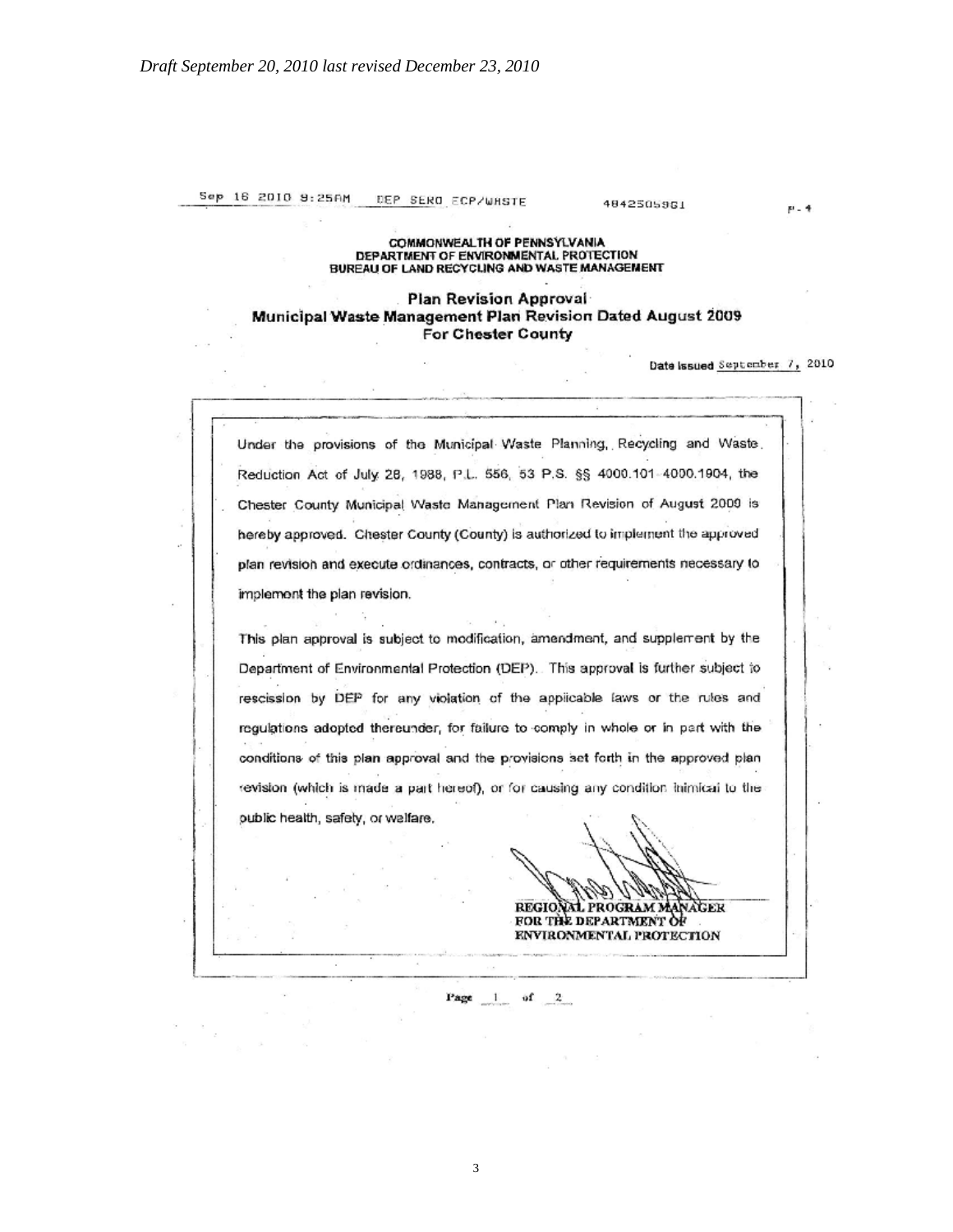cars.

 $\epsilon$ 

 $\frac{1}{2} \left( \begin{array}{cc} 0 \\ 0 \end{array} \right)$ 

୍

 $\mathcal{R}^{\mu}$ 

J.

#### Sep 16 2010 9:26AM DEP SERO ECP/WASTE

#### 4842505961

# COMMONWEALTH OF PENNSYLVANIA<br>DEPARTMENT OF ENVIRONMENTAL PROTECTION<br>BUREAU OF LAND RECYCLING AND WASTE MANAGEMENT

# Plan Revision Approval<br>Municipal Waste Management Plan Revision Dated August 2009<br>For Chester County

Date Issued September 7, 2014

 $\alpha_{\rm e}$ 

p. 5

 $\overline{a}$ 

| 1. | Plan Approval Conditions                                                                                                                                                                                                                                                                                                                                                                                                                                                                                                 |
|----|--------------------------------------------------------------------------------------------------------------------------------------------------------------------------------------------------------------------------------------------------------------------------------------------------------------------------------------------------------------------------------------------------------------------------------------------------------------------------------------------------------------------------|
|    |                                                                                                                                                                                                                                                                                                                                                                                                                                                                                                                          |
|    | The County shall implement its plan, as revised by the plan revision that was<br>received by DEP on March 29, 2010. Executed implementing documents shall be<br>submitted to DEP within one year of the date of this plan approval, in accordance<br>with Section 513 of Act 101.                                                                                                                                                                                                                                        |
|    |                                                                                                                                                                                                                                                                                                                                                                                                                                                                                                                          |
| 2. | The County may not act in a manner contrary to the approved plan or otherwise fail<br>to act in a manner consistent with the approved plan.                                                                                                                                                                                                                                                                                                                                                                              |
| З. | This plan approval is conditioned upon the requirement to submit an adopted<br>revised plan at least three years prior to the time all remaining available permitted<br>capacity for the County will be exhausted or when otherwise required by DEP. This<br>date will be determined by the Municipal Waste Landfill Annual Operation Reports<br>from the facilities identified in Sections 3 of the plan revision on the amount of<br>remaining disposal capacity available to the County, and by other pertinent data. |
| 4. | The County will ensure disposal capacity through the use of the facilities identified<br>in Section 3 of the plan revision, by entering into disposal capacity agreements that<br>will ensure the County's available capacity for the entire period of the plan.                                                                                                                                                                                                                                                         |

Page  $2$  of  $2$ .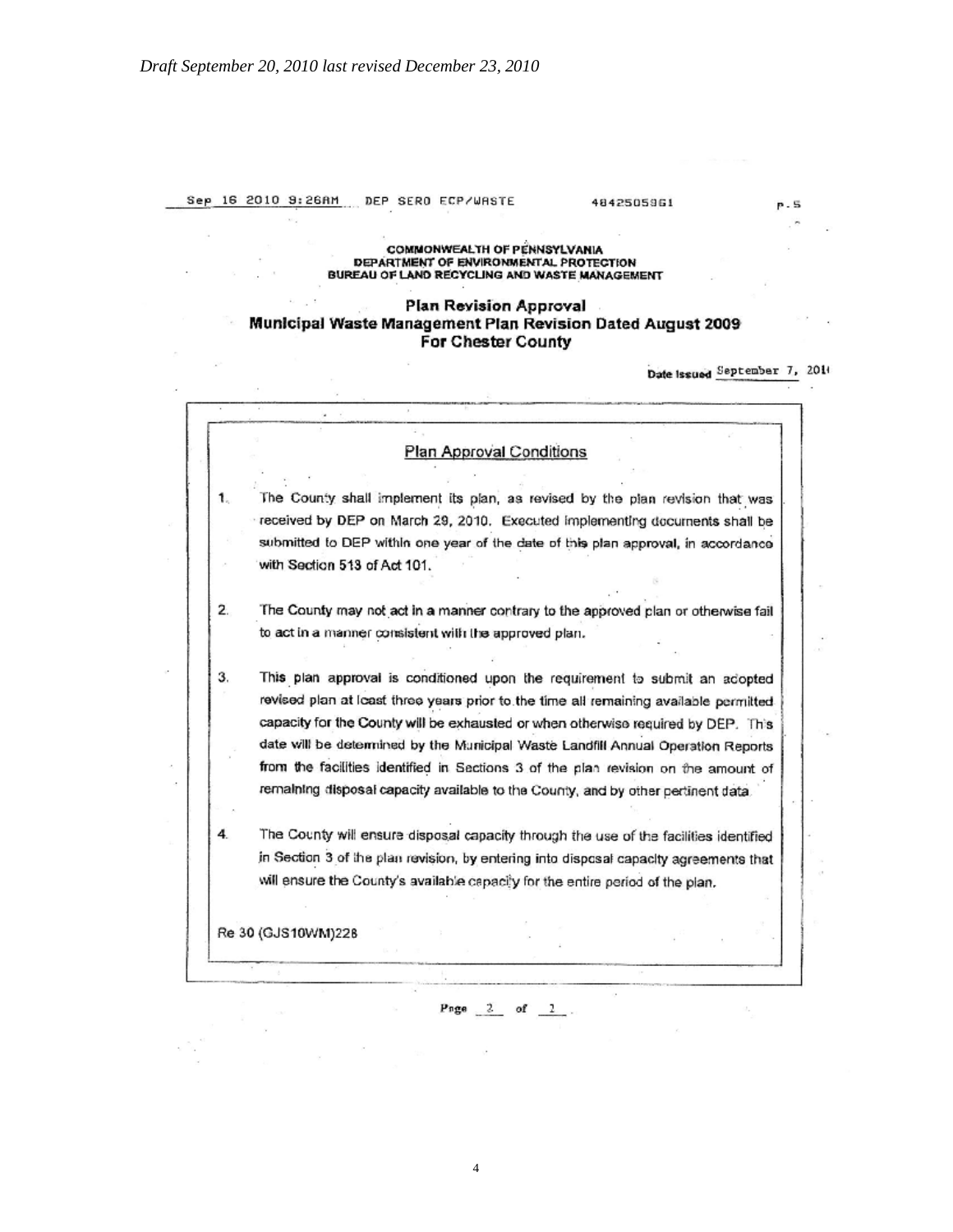**Appendix B**

**August 5, 2010 Health Department Letter to DEP**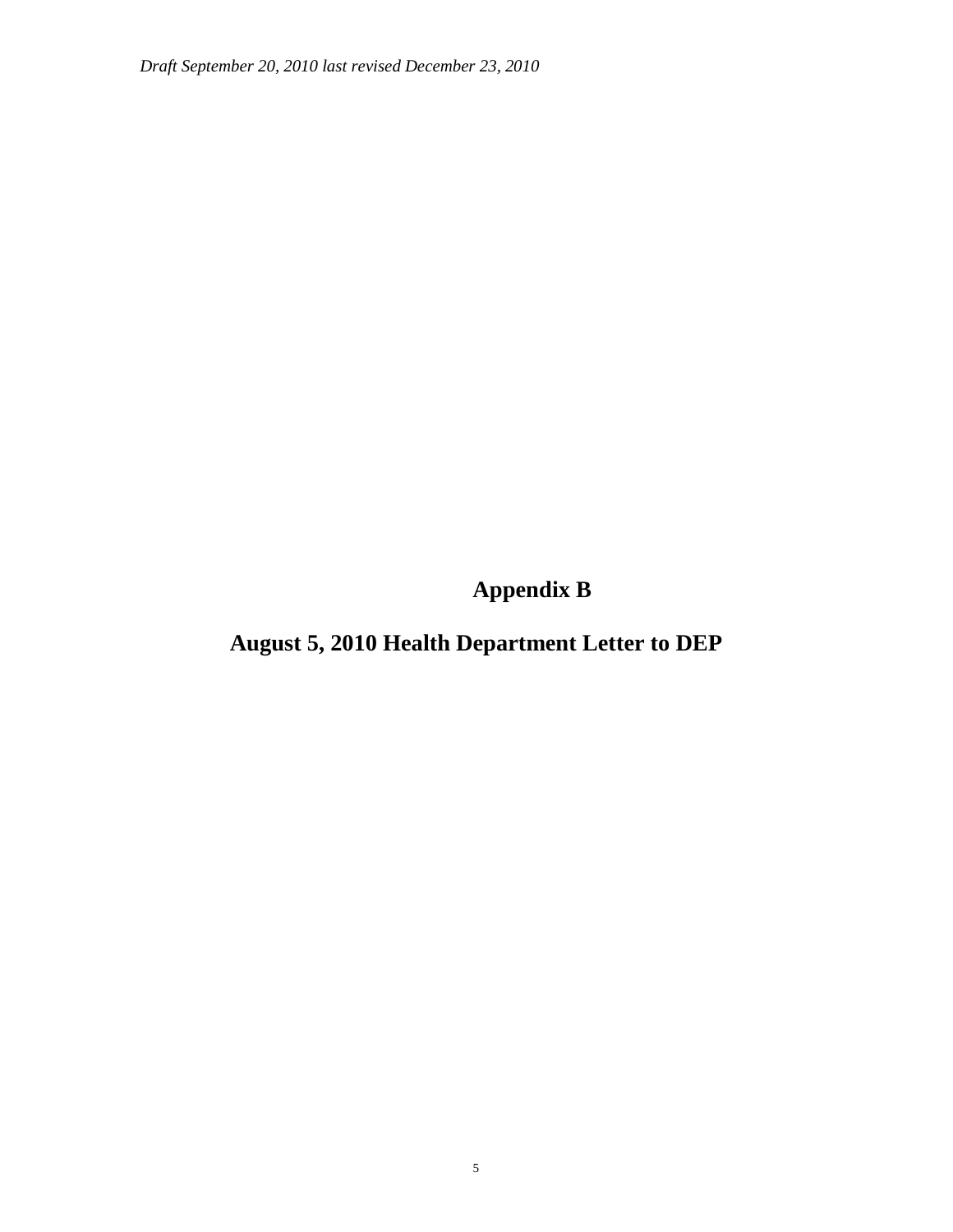

### THE COUNTY OF CHESTER

COMMISSIONERS Carol Aichele Terence Farrell Kathi Cozzone

MARGARET C. RIVELLO, M.B.A. County Health Director

CHESTER COUNTY HEALTH DEPARTMENT Chester County Gevernment Services Center 601 Westtown Road, Suite 290. West Chester, PA 19380-0990 610-344-6225 FAX: 610-344-6727 www.chesco.org/hoalth



August 5, 2010

Mr. Calvin E. Ligons, Solid Waste Supervisor Waste Management Program Commonwealth of Pennsylvania Department of Environmental Protection Southeast Regional Office 2 East Main Street Norristown, PA 19401-4915

Re: Chester County Municipal Waste Management Plar.

Dear Mr. Ligons:

As a follow up to my letter of June 7, 2010, the County understands that your counsel has requested a change to Section 2.2 of the Chester County Municipal Waste Management Plan ("Plan"). It is the County's intention to revise Section 2.2 of the Plan through the nen-substantial revision process after the Plan is approved by the PA Department of Environmental Protection.

This non-substantial revision would reword the second paragraph of Section 2.2 as follows:

Prior to adoption of the 2007 Plan Revision, Chester County was advised that the licensing programs conflict with the Pennsylvania hauler registration program authorized under Act 90 which was passed in 2002. In 2007 the County solid waste hauler licensing program was discontinued. It was also noted carly in 2007 that a New York State flow control case had been accepted by the US Supreme Court. A decision by the US Supreme Court was expected later in 2007, but would not be decided until after the Commissioners' approval of the 2007 Plan Revision in March 2007. It was decided not to delay final approval of the 2007 Plan Revision and to reserve the option to review new legal precedent or court decisions regarding flow control at a future time.

"Protecting You and Your Environment"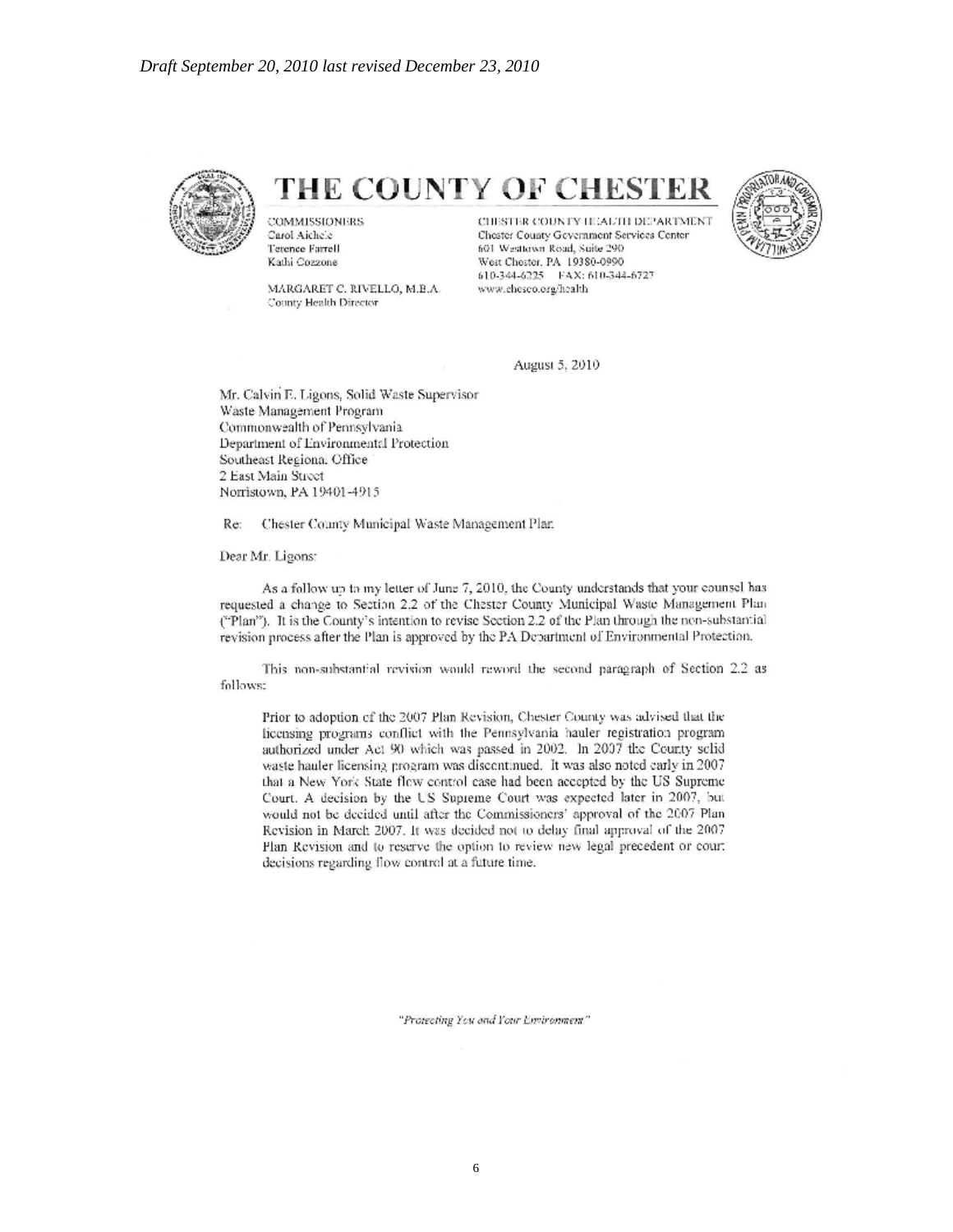Page 2 Mr. Calvin Ligons August 5, 2010

Due to the County's intention to revise Section 2.2 as set forth above, we request that the Plan be approved by the Department with the understanding that the County will finalize this non-substantial revision upon receipt of the letter approving the Plan. We look forward to your final review and approval of the Plan.

If you have any further questions, please feel free to contact me directly at 610-344-6233.

Sincerely,

Margaret C. Rivello, M.B.A. County Health Director

William H. Blasberg, Assistant Counsel  $\infty$ : Susan M. Seighman, Assistant Counsel Robert A. Watts, Chester County Solid Waste Authority William G. Stulken, Southern Chester County Refuse Authority Thomas Whiteman, Esquire, Solicitor, Chester County Vincent M. Pompo, Esquire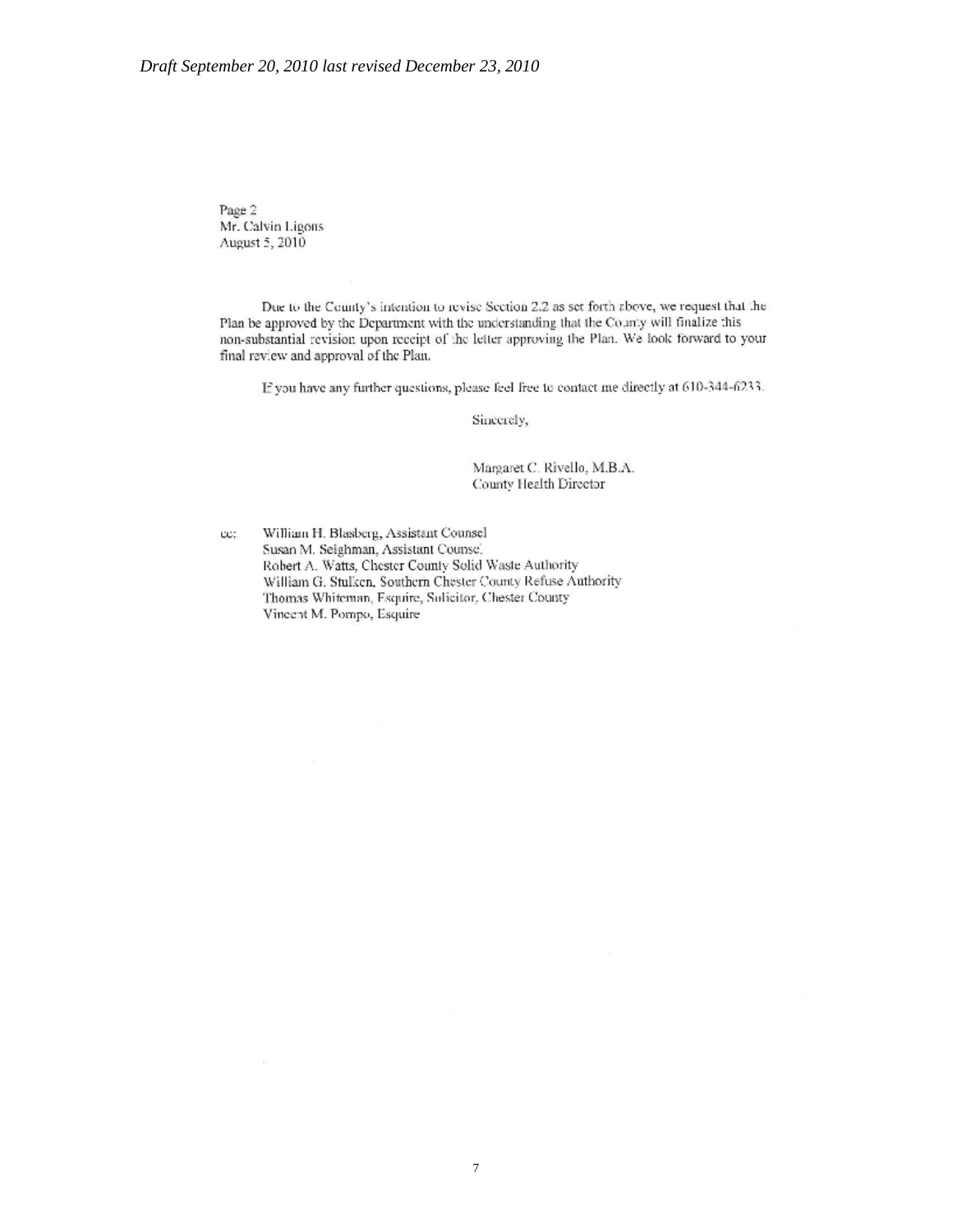**Appendix C**

**September 7, 2010 DEP Letter**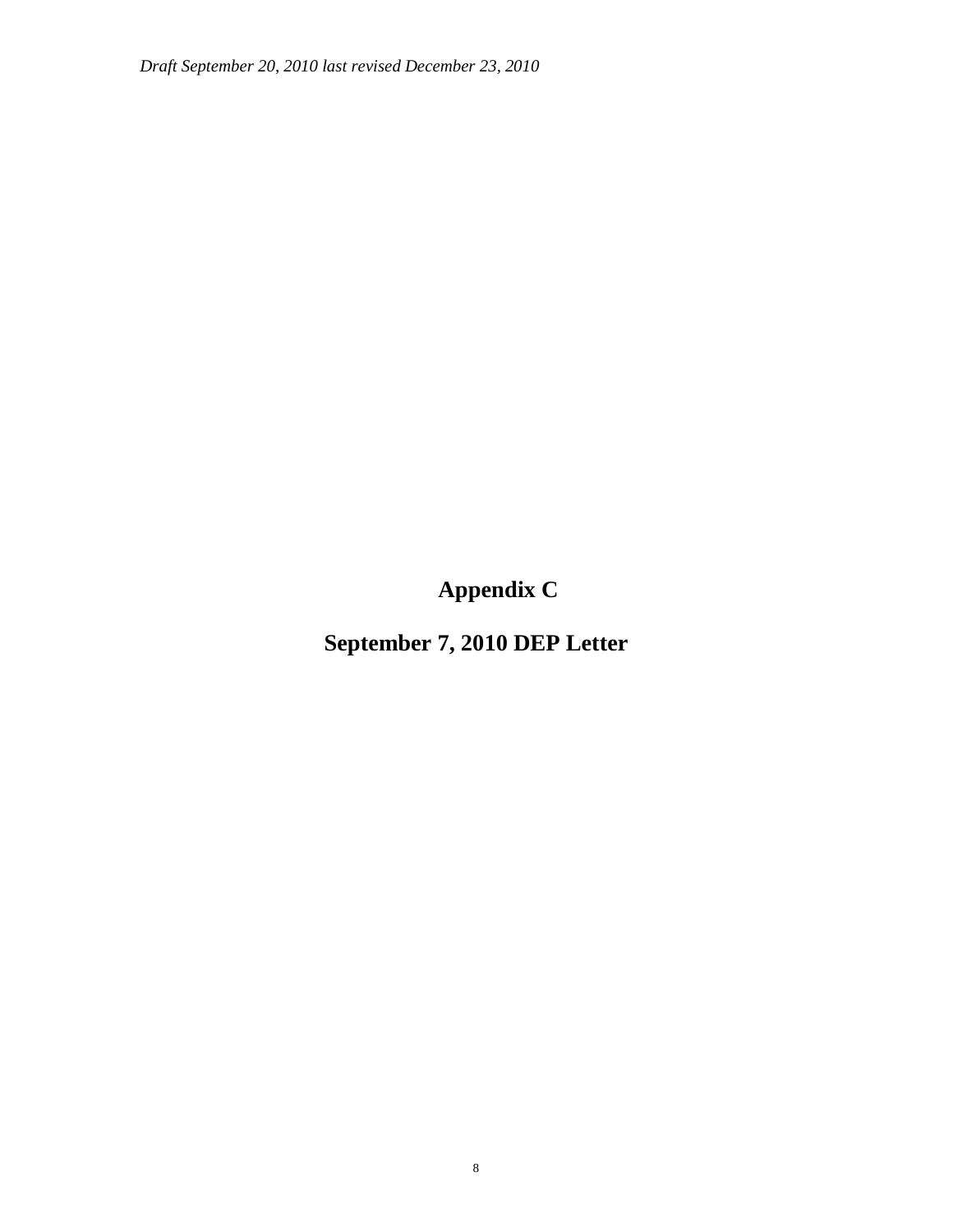Sep 16 2010 9:25AM UEP SERO ECP/URSTE

4942505981

 $p.2$ 



September 7, 2010

#### CERTIFIED MAIL NO. 7001 2510 0005 9959 1402

Ms. Carol Aichele Board of Commissioners 2 North High Street, Suite 512 West Chester, PA 19380-3066

Plan Revision Approval Re: Chester County Manicipal Waste Management Plan

Dear Ms. Aichele:

Enclosed is a Plan Revision Approval for the Chester County Municipal Waste Management Plan dated August 2009 and received in this office on March 29, 2010. This Plan Revision Approval authorizes Chester County (County) to proceed in implementing the approved plan. revision and in submitting the implementing documents to the Department of Environmental Protection (DEP). Implementing documents must be submitted to DEP within one year of the date of plan approval. The DEP understands that, after the receipt of this approval, the County will underlake to revise Section 2.2 of the Plan, as set forth in Ms. Rivello's August 5, 2010, letter through the nonsubstantial revision process.

The County must implement the approved plan revision and comply with couditions as set forth. in the enclosed Plan Revision Approval document. Failure to implement the approved plan revision or comply with plan approval conditions is a violation of Section 1701 of the Municipal Waste Planning, Recycling and Waste Roduction Act, Act of July 28, 1988, P.L. 556, 53 P.S. Section 4000.1701 and may result in enforcement action by DEP.

Any person aggrieved by this action may appeal, pursuant to Section 4 of the Environmental Hearing Board Act, 35 P.S. Section 7514, and the Administrative Agency Law, 2 Pa.C.S. Chapter 5A, to the Environmental Hearing Board, Second Floor, Rachel Carson State Office Building, 400 Market Street, P.O. Box 8457, Harrisburg, PA 17105-8457, 717.787.3483. TDD users may contact the Board through the Pennsylvania Relay Service, 800.654.5984. Appeals must be filed with the Environmental Hearing Board within 30 days of receipt of written notice of this action unless the appropriate statute provides a different time period. Copies of the appeal form and the Board's rules of practice and procedure may be obtained from the Board. The appeal form and the Board's rules of practice and procedure are also available in braille or on audiotape from the Secretary to the Board at 717.787.3483. This paragraph does not, in and of itself, create any right of appeal beyond that permitted by applicable statutes and decisional law.

Southoast Regional Office | 3 East Main Street | Norratown, PA 19401-4915

4B4.250.5960 | Fax 484.250.5961

Printed on Kerykles Roger (CD)

www.depweb.state.pa.us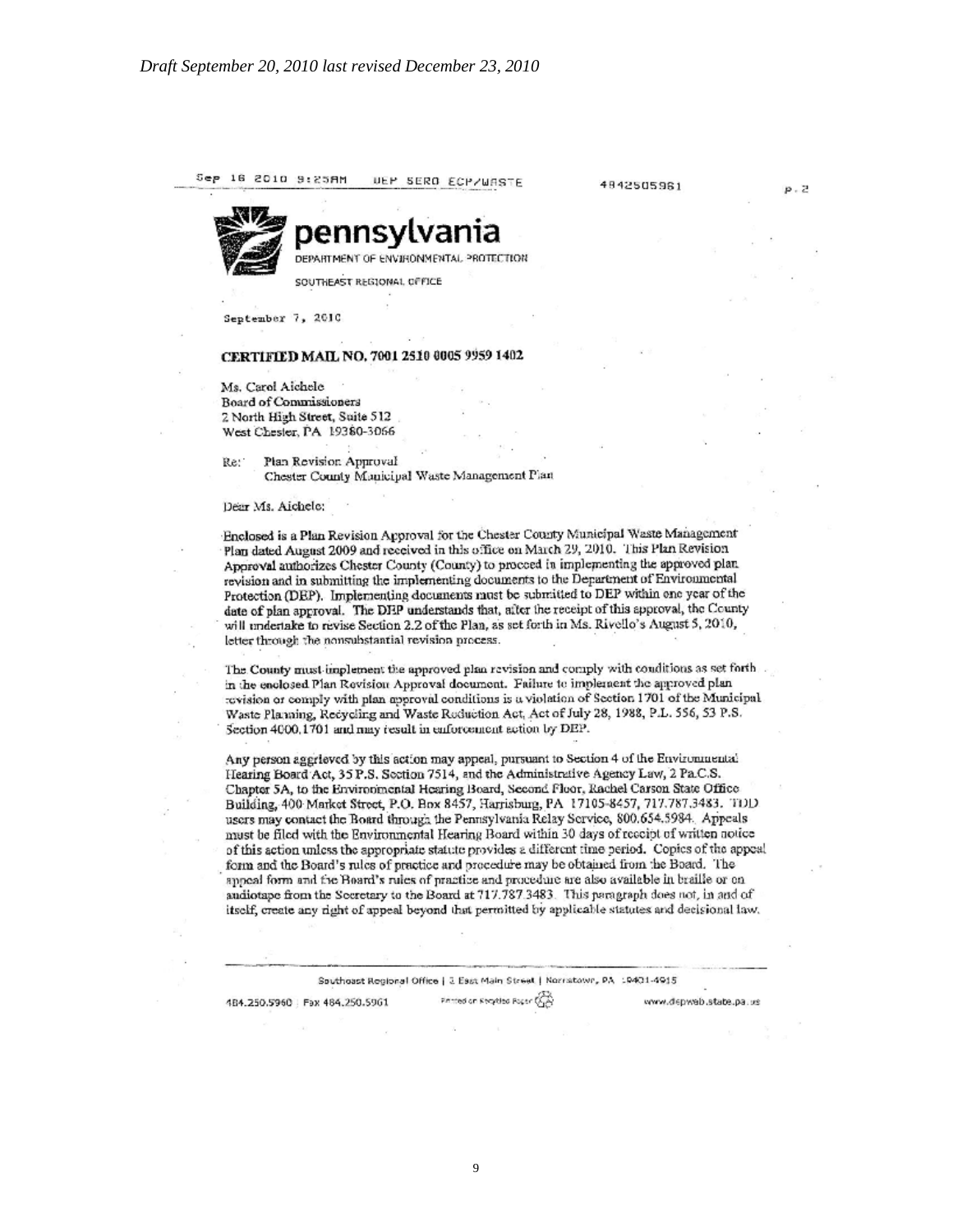|           | Sep 16 2010 9:25AM  |                                                                                                                                                                                                | DEP SERG ECP/WRSTE |        | 4842505961 |                   | p. 3 |
|-----------|---------------------|------------------------------------------------------------------------------------------------------------------------------------------------------------------------------------------------|--------------------|--------|------------|-------------------|------|
|           |                     |                                                                                                                                                                                                |                    |        |            |                   |      |
|           |                     |                                                                                                                                                                                                |                    |        |            |                   |      |
|           |                     |                                                                                                                                                                                                |                    |        |            |                   |      |
|           |                     |                                                                                                                                                                                                |                    | $-2 -$ |            | September 7, 2010 |      |
|           | Ms. Carol Aichele   |                                                                                                                                                                                                |                    |        |            |                   |      |
|           |                     |                                                                                                                                                                                                |                    |        |            |                   |      |
|           |                     |                                                                                                                                                                                                |                    |        |            |                   |      |
|           |                     |                                                                                                                                                                                                |                    |        |            |                   |      |
|           |                     | IF YOU WANT TO CHALLENGE THIS ACTION, YOUR APPEAL MUST REACH THE                                                                                                                               |                    |        |            |                   |      |
|           |                     | BOARD WITHIN 30 DAYS. YOU DO NOT NEED A LAWYER TO FILE AN APPEAL                                                                                                                               |                    |        |            |                   |      |
|           | WITH THE BOARD.     |                                                                                                                                                                                                |                    |        |            |                   |      |
|           |                     | IMPORTANT LEGAL RIGHTS ARE AT STAKE, HOWEVER, SO YOU SHOULD SHOW                                                                                                                               |                    |        |            |                   |      |
|           |                     | THIS DOCUMENT TO A LAWYER AT ONCE. IF YOU CANNOT AFFORD A LAWYER,<br>YOU MAY QUALIFY FOR FREE PRO BONO REFRESENTATION. CALL THE<br>SECRETARY TO THE BOARD (717.787.3483) FOR MORE INFORMATION. |                    |        |            |                   |      |
|           |                     | Questions concerning the plan revision approval should be directed to Ms. Mary Alice Reisse at .                                                                                               |                    |        |            |                   |      |
|           | 484.250.5754.       |                                                                                                                                                                                                |                    |        |            |                   |      |
|           |                     |                                                                                                                                                                                                |                    |        |            |                   |      |
| Sincerent |                     |                                                                                                                                                                                                |                    |        |            |                   |      |
|           |                     |                                                                                                                                                                                                |                    |        |            |                   |      |
|           |                     |                                                                                                                                                                                                |                    |        |            |                   |      |
|           | James Wentzel, P.E. |                                                                                                                                                                                                |                    |        |            |                   |      |
|           | Regional Manager    |                                                                                                                                                                                                |                    |        |            |                   |      |
|           |                     | Waste Management Program.                                                                                                                                                                      |                    |        |            |                   |      |
|           |                     |                                                                                                                                                                                                |                    |        |            |                   |      |
| Enclosure |                     |                                                                                                                                                                                                |                    |        |            |                   |      |
|           |                     |                                                                                                                                                                                                |                    |        |            |                   |      |
| cc:       | Ms. Reisse          |                                                                                                                                                                                                |                    |        |            |                   |      |
|           | Mr. Ligons          |                                                                                                                                                                                                |                    |        |            |                   |      |
|           |                     | Ms. Rivello, Chester County Health Department<br>Re 30 (GJS10WM)228a                                                                                                                           |                    |        |            |                   |      |
|           |                     |                                                                                                                                                                                                |                    |        |            |                   |      |
|           |                     |                                                                                                                                                                                                |                    |        |            |                   |      |
|           |                     |                                                                                                                                                                                                |                    |        |            |                   |      |
|           |                     |                                                                                                                                                                                                |                    |        |            |                   |      |
|           |                     |                                                                                                                                                                                                |                    |        |            |                   |      |
|           |                     |                                                                                                                                                                                                |                    |        |            |                   |      |
|           |                     |                                                                                                                                                                                                |                    |        |            |                   |      |
|           |                     |                                                                                                                                                                                                |                    |        |            |                   |      |
|           |                     |                                                                                                                                                                                                |                    |        |            |                   |      |
|           |                     |                                                                                                                                                                                                |                    |        |            |                   |      |
|           |                     |                                                                                                                                                                                                |                    |        |            |                   |      |
|           |                     |                                                                                                                                                                                                |                    |        |            |                   |      |
|           |                     |                                                                                                                                                                                                |                    |        |            |                   |      |
|           |                     |                                                                                                                                                                                                |                    |        |            |                   |      |
|           |                     |                                                                                                                                                                                                |                    |        |            |                   |      |
|           |                     |                                                                                                                                                                                                |                    |        |            |                   |      |
|           |                     |                                                                                                                                                                                                |                    |        |            |                   |      |
|           |                     |                                                                                                                                                                                                |                    |        |            |                   |      |
|           |                     |                                                                                                                                                                                                |                    |        |            |                   |      |
|           |                     |                                                                                                                                                                                                |                    |        |            |                   |      |
|           |                     |                                                                                                                                                                                                |                    |        |            |                   |      |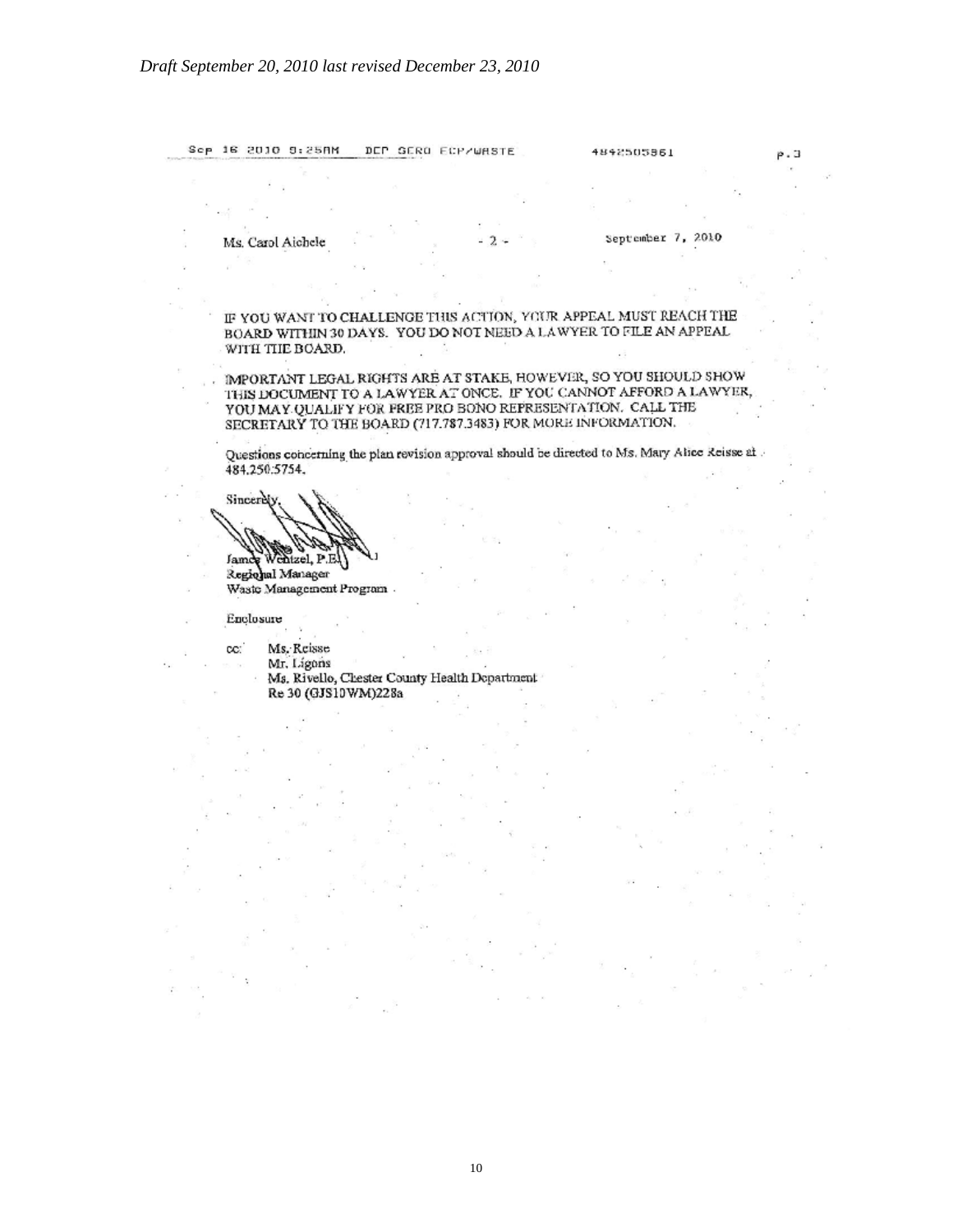**Appendix D**

**October 15, 2010 Letter to DEP**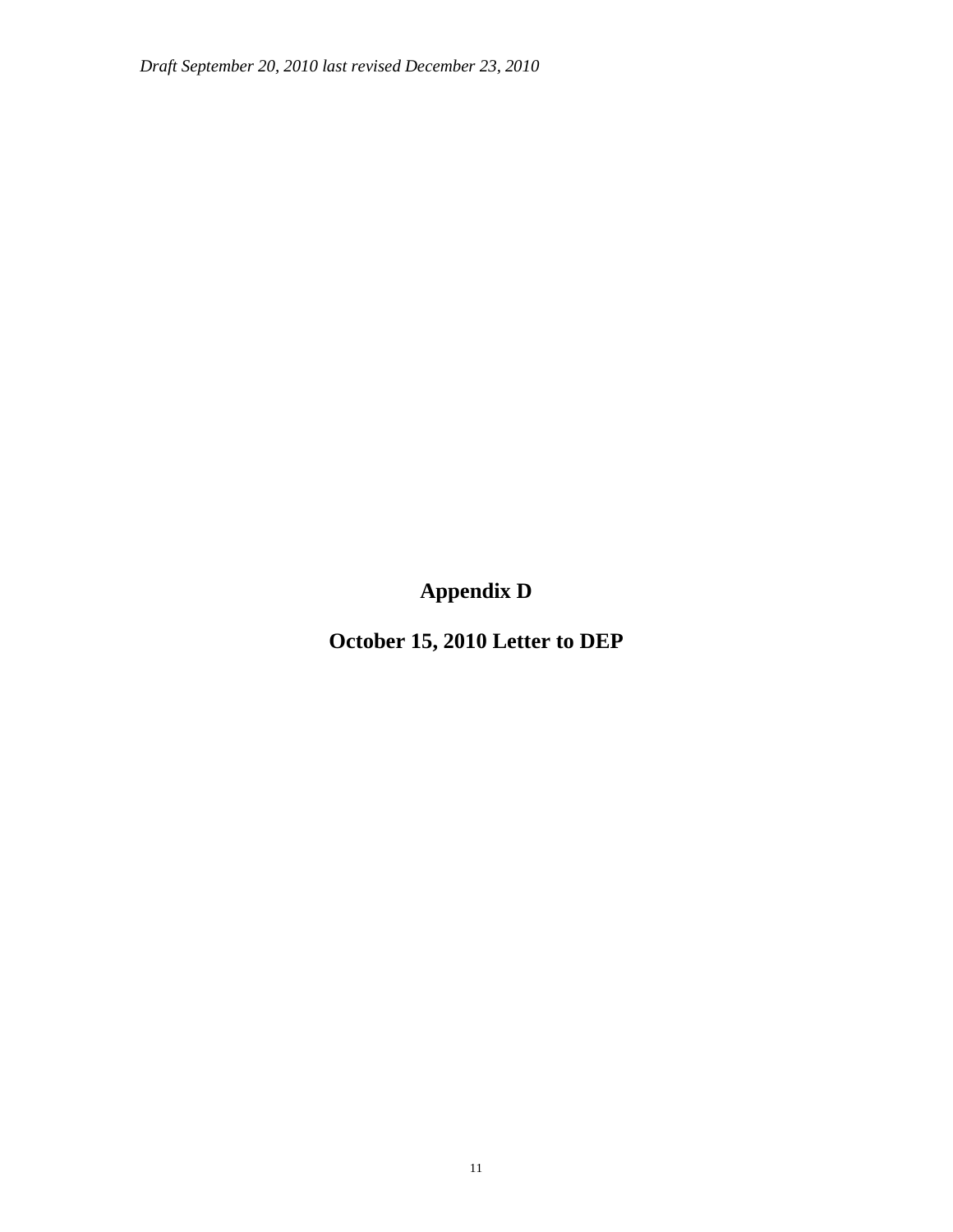

## THE COUNTY OF CHESTER

**COMMISSIONERS** Carol Aichèle Terence Farrell Kath: Cozzone

MARGARET C. RIVELLO, M.3.A. County Health Director

CLESTER COUNTY HEALTH DEPARTMENT Chester County Government Services Center 601 Westtown Road, Suite 290 West Chester, PA 19380-0990 610-344-6225 TAX: 610-344-6727 www.chesco.org/health



October 15, 2010

Mr. Calvin E. Ligons, Solid Waste Supervisor Waste Management Program Commenwealth of Pennsylvania Department of Environmental Protection Southeast Regional Office 2 East Main Stree. Nerristown, PA 19401-4915

Dear Mr. Ligons:

This letter serves as official notification that the County of Chester is beginning the process to update its Solid Waste Management Plan originally adopted by the Chester County Commissioners in 1990 and revised March, 2007 and September, 2010.

The proposed revision is deemed by the County to be a non-substantial Plan revision pursuant to §272.252 (e) (3) of Act 101. The revision will consist of rewording the second paragraph of Section 2.2.

We are notifying all municipalities in Chester County of the initiation of this process and are convening the Chester County Solid Waste Advisory Committee.

Sincerely,

Margaret C. Rivello, MBA County Health Director

MCR/@

cc: Robert A. Watts, Chester County Solic Waste Authority William G. Stulken, Southern Chester County Refuse Authority Thomas Whiteman, Escuire, Solicitor, Chester County

Eir Clagers SWP Revision Update Natification Oct 15 2010 doc

"Protecting You and Year Emirsonwitt"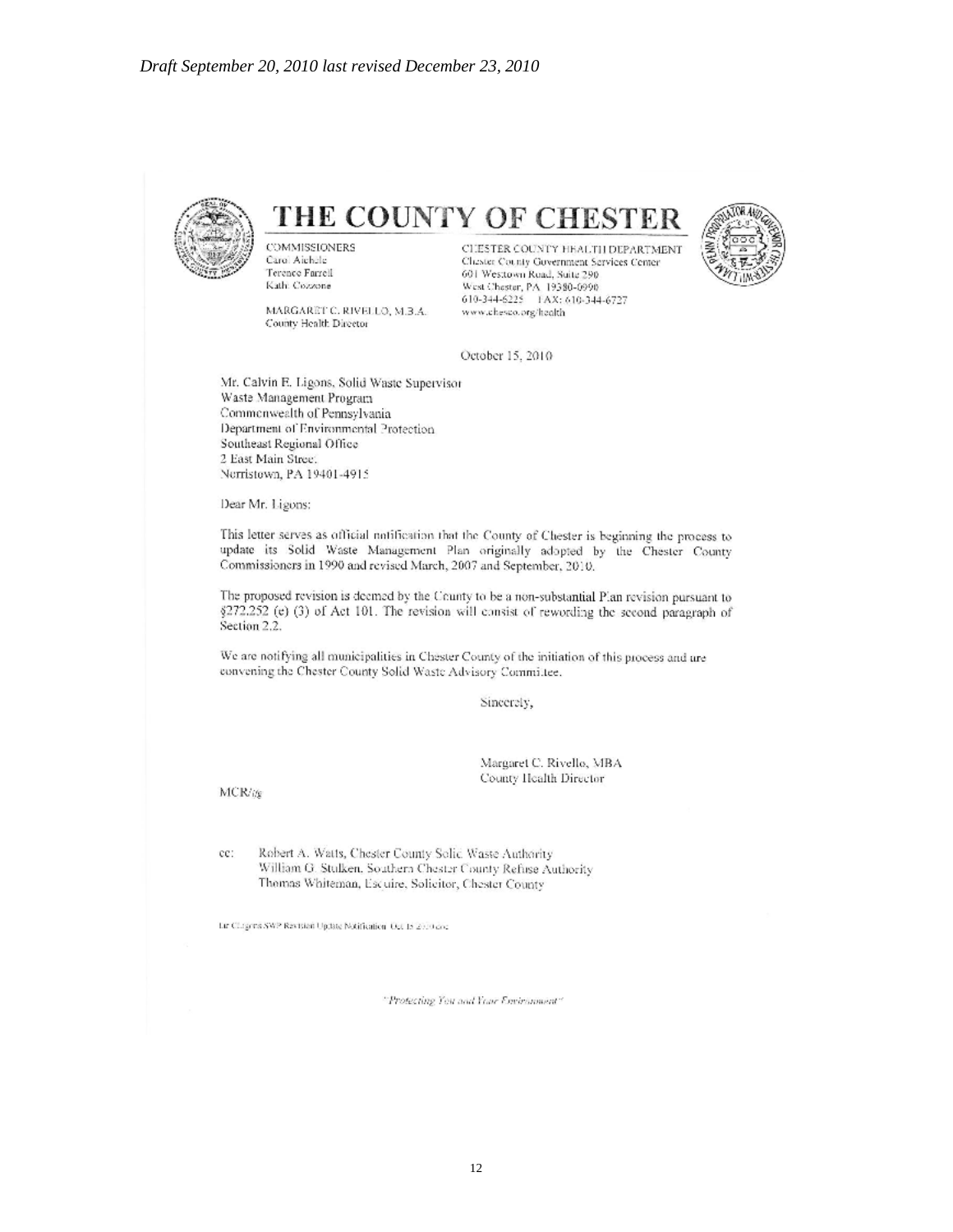**Appendix E**

**Solid Waste Advisory Committee Minutes and Comments**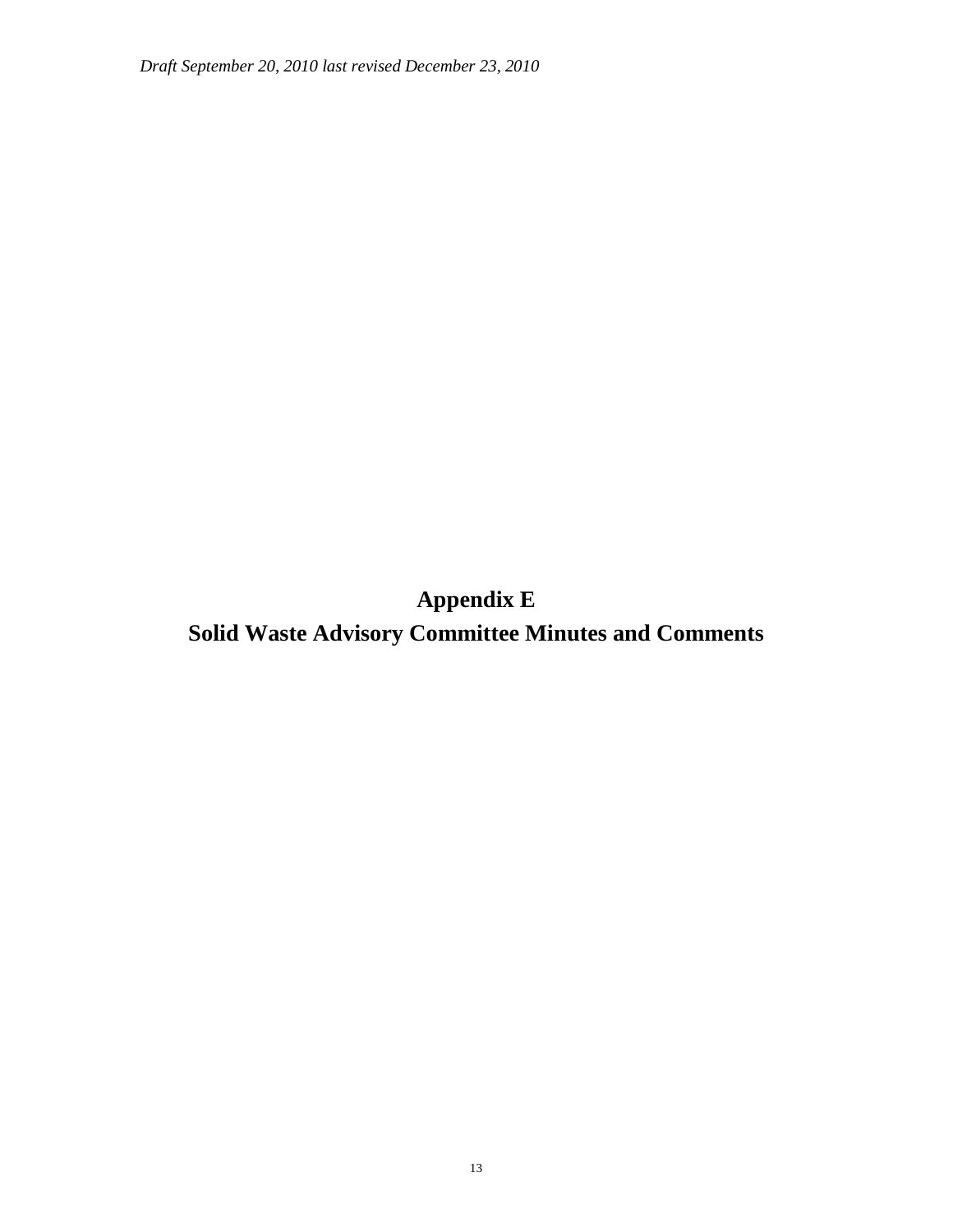#### **Solid Waste Advisory Committee SWAC Meeting Minutes Oct 29, 2010**

#### **Committee Members Present**

| Margaret Rivello, Director              | Bill Stulken, Manager                       |
|-----------------------------------------|---------------------------------------------|
| <b>Chester County Health Department</b> | Southeastern Chester Co. Refuse Authority   |
| Greg Prowant, Manager                   | <b>Bob Watts, Executive Director</b>        |
| Caln Township Board of Commissioners    | <b>Chester County Solid Waste Authority</b> |
| Terry Woodman, Manager                  | Lee Zimmerman, Div. Manager                 |
| East Whiteland Township                 | Republic services, Inc.                     |
| Mary Alice Reisse, Waste Mgt. Program   | Don Wilkinson, Public Works Director        |
| DEP/PA SE Region                        | City of Coatesville                         |
| Vince Pompo, Esq.                       | Mark Harlacker, V.P. Environmental Mgt.     |
| Lamb McErlane PC                        | <b>Interstate Waste Services</b>            |

Margaret Rivello welcomed all present and asked that everyone introduce themselves and identify their organization.

Margaret reported that PA Department of Environmental Protection (DEP) had approved the County's 2009 Plan via a letter dated September 7, 2010. This approval was also published in the October 23, 2010 Pennsylvania Bulletin.

Vince Pompo reported that DEP's approval was based upon Chester County taking immediate action to begin a non-substantial plan revision to clarify Section 2.2 in the Plan that related to administrative fees and licensing. He noted that Chester County had terminated its licensing program several years ago.

Vince then directed those SWAC members present to review a new Plan revision that he had prepared which clarified this issue. After some discussion, Terry Woodman moved and Greg Prowant seconded a motion to proceed with the proposed non-substantial plan revision.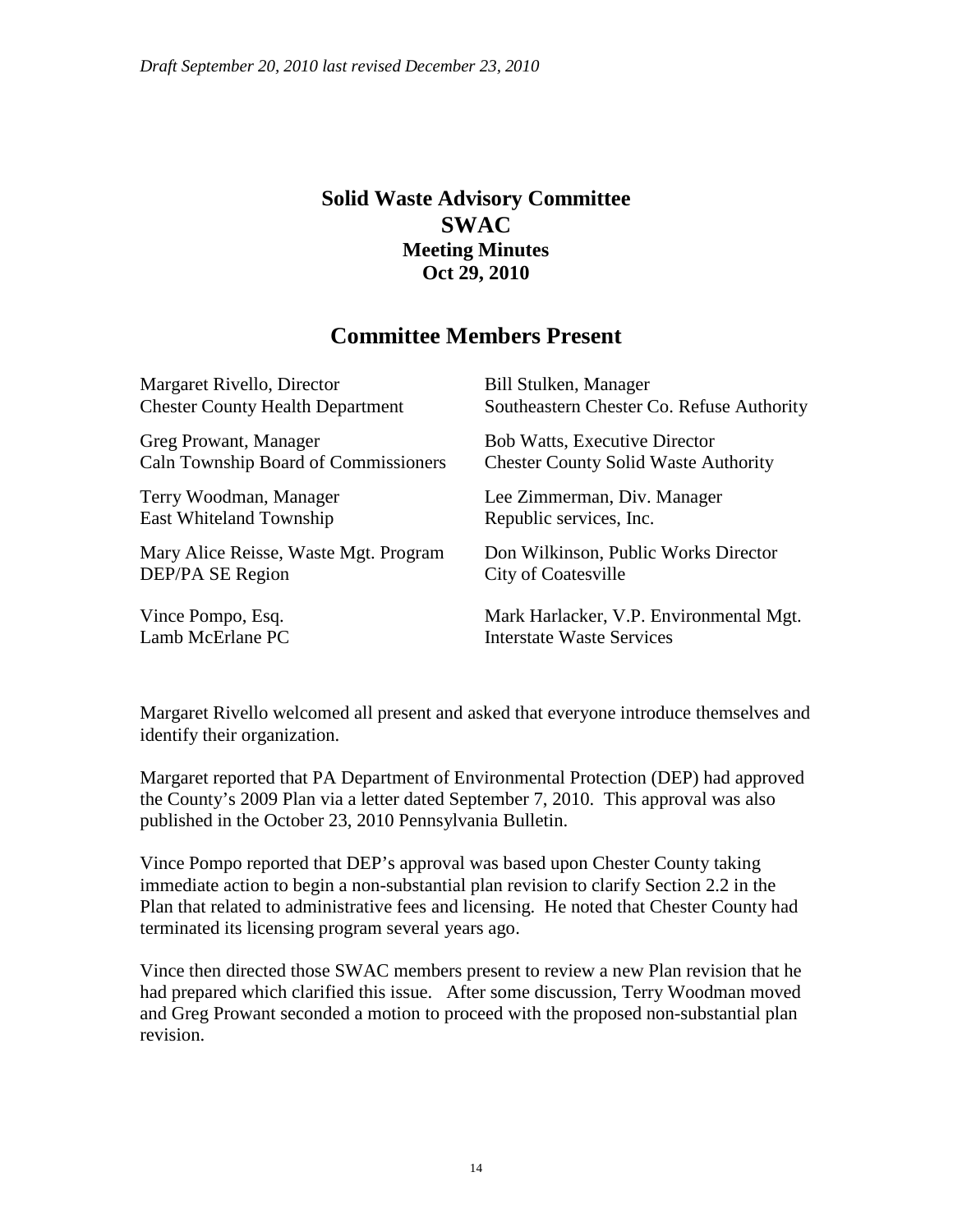SWAC 10/29/2010 Meeting Minutes Page 15

Mary Alice Reisse noted that because this was a non-substantial plan revision, no ratification by the municipalities would be necessary.

Margaret reported that the Commissioners had approved the Designated Site Ordinance at their public meeting on October 7, 2010. Vince briefly reviewed the Ordinance then he and Bob Watts fielded questions thereafter.

Bill Stulken provided the following update for SECCRA:

- Waste receipts are down in all areas; 10% below projections; attributable to the poor economic situation
- Rapidly approaching their current license cap; pursuing expansion which will extend their capacity (1.8 million tons) and give them another 10 years
- Commissioning their third engine next month; will generate 1.6 megawatts of power.

Bob Watts provided the following update for Lanchester:

- Waste receipts are down by 10% also; construction waste also down
- Out of County MSW tonnage has been up for the past few years
- Granger energy second engine installed; generating 3 megawatts; 13 mile pipeline to neighboring Landfill; also supply users in Lancaster County
- Have extended landfill's life by approximately 1 year because of greater compaction and decreased in incoming tonnage; existing cap is 2014
- Expansion application still under review by DEP; hopeful it will be approved by end of year.

Mary Alice Reisse reported that trash receipts are down all over the State and that percentage decreases were greater in many areas than what SECCRA and Lanchester are experiencing. Some of the out-of-state waste generated in NJ and NY that previously came into PA is now going to West Virginia. She also noted the recycling fund is not as flush as before and that more plastics are being recycled (high volumes, but not higher tonnage).

Bill Stulken asked if there was any movement on grant assistance; the rate has been \$2/ton for a long time. Mary Alice indicated there was discussion for an increase second quarter of 2011. She also noted that 901 grants would be open the end of the year, but are limited to \$75K. 903 Recycling Coordinator Grants have not changed. 904 Grants will keep going as long as there money; accepting receipts from 1998.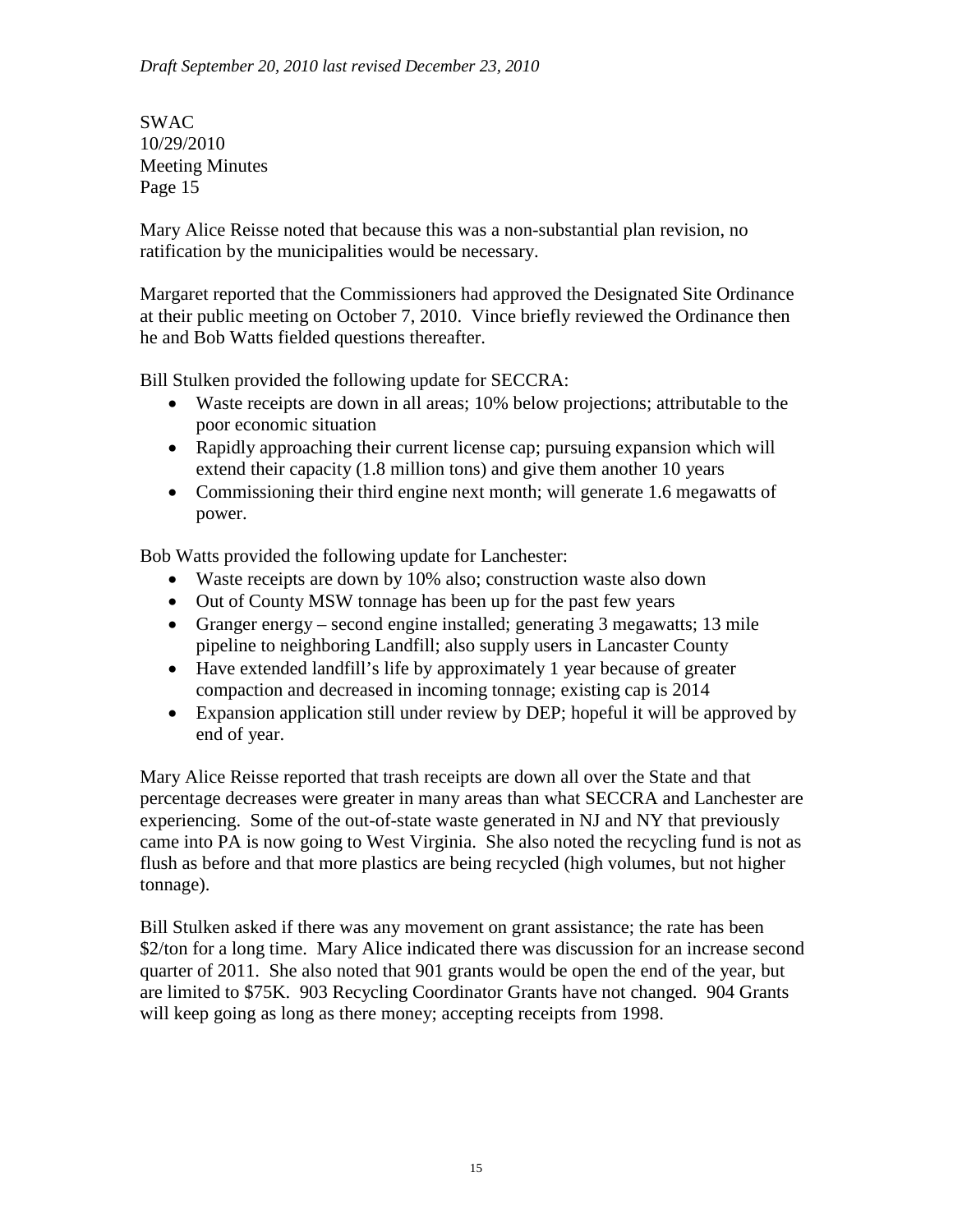SWAC 10/29/2010 Meeting Minutes Page 16

Discussion turned to the issue of East Marlboro Township being out of recycling compliance and the steps Nancy Fromnick has been doing to try and bring them into compliance. During the discussion, Mary Alice noted that Nancy is the best Recycling Coordinator in the State and praised her for her actions/accomplishments.

Mary Alice also noted that DEP can do compliance surveys for municipalities to help them come into compliance. It was also noted the new census results will surely bring other Chester County municipalities into the required recycling category.

Meeting was adjourned.

OCT 2010 SWAC Mtg Minutes.doc *ifg*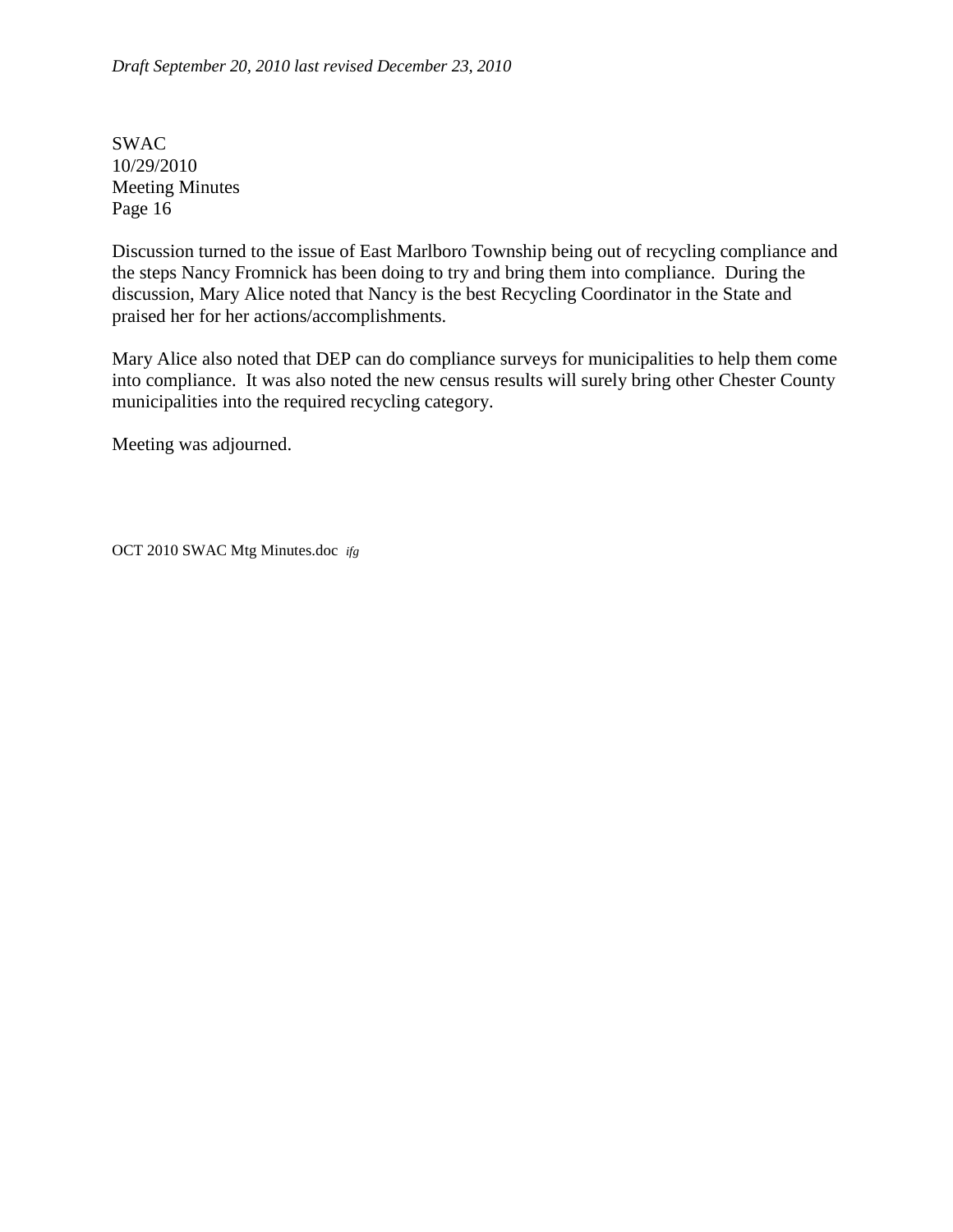**Appendix F** 

**October 15, 2010 Letter to Municipalities**